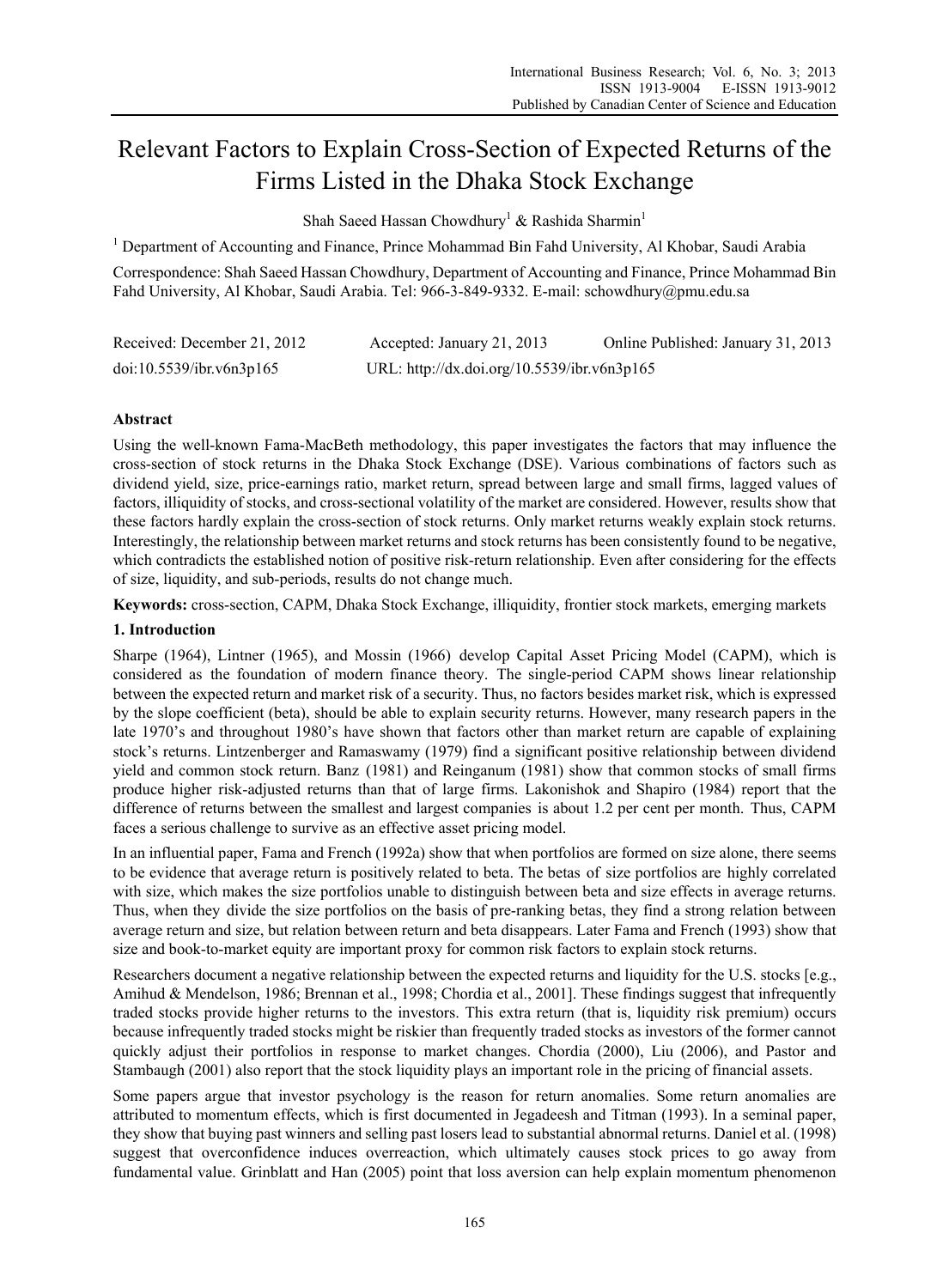because past winners have more selling pressure than past losers. Chordiaet al. (2012) find that many of the previously well-known predictors cannot predict stock return in recent times, mainly because technological development enables investors to handle large volume of stocks at much reduced trading costs.

Fama and French (2008) show that regardless of the size group, accruals, net stock issues, and momentum are other main sources of asset price anomalies. Cakici et al. (2012) use very recent data and find strong evidence of value and momentum effects in 18 emerging stock markets. Moreover, they find that local factors explain cross-section of emerging market returns, suggesting that emerging markets are segmented from the developed ones.

All of these findings boil down to one thing – CAPM beta is not enough to explain stock returns and we have to find alternative models, which contain better predictors. A multi-factor model could be a solution. However, emerging markets are different from developed markets, which create several problems for the academicians. First, there is less published research on emerging markets, which means that possibly many peculiarities of such markets are still unknown. Bangladesh, an emerging market (or, strictly speaking, a frontier market), indeed is a less known market due to the same reason. Second, many of the standard finance theories are not applicable in emerging markets due to the idiosyncratic features such as weak regulatory authority, nonsynchronous trading, low liquidity, etc. Third, research on emerging markets is not so easy due to unavailability of reliable data. This is especially true for research on microstructure issues of these markets. Thus, we only know partially about the microstructure characteristics of these markets.

Using well-known Fama and MacBeth (1973) methodology, this paper examines factors such as market return, size, P/E ratio, dividend yield, size premium, illiquidity of stocks, lagged value of factors, and cross-sectional volatility to find which ones may explain the cross-section of returns of Bangladeshi stocks. There are only few studies on the use of factor models to explain cross-section of Bangladesh stock returns. In a previous study, Chowdhury et al. (2003) show that contrary to the findings in the developed markets, additional factors like size, market-to-book equity, and price-earnings ratio cannot explain the cross-section of stock returns in the DSE. However, unlike us, they do not consider firm attributes such as liquidity and size in sorting firms to construct portfolios. In a somewhat similar study, Ali (2011) finds that inflation has negative influence on stock returns and industrial production index, market P/Es and monthly percent average growth in market capitalization have positive influence on DSE stock returns. However, his technique uses index data rather than firm level data. Thus, our study is likely to contribute significantly to the extant literature on Bangladesh stock market.

Rest of the paper is organized as follows. Section 2 provides literature review of the relevant studies, with more emphasis on recent ones. Section 3 discusses how data are collected and specification of the models used in the study. Section 4 analyzes the empirical results. Section 5 gives concluding remarks on the overall findings of the study.

# **2. Cross-Section of Returns and Relevant Factors: Empirical Evidence**

Brown et al. (1983) find that size effect is linear in the logarithm of size, but rejects the hypothesis that this effect is stable through time. That is, due to the instability of effect, estimates are sensitive of time period studied. Lo and Mackinlay (1990) document that returns to portfolios of small company stocks tend to lag returns to portfolio of large company stocks. On the other hand, lagged returns on small company stocks are not correlated with contemporaneous returns on large company stocks.

Fama and French (1992b) have shown that size and book-to-market are proxy for common risk factors in returns. They further show how size and book-to-market equity are related to economic fundamentals. Fama and French (1993) use three factors – an overall market, firm size, and book-to-market equity – to explain stock market returns. They find the evidence that size and book-to-market equity are indeed proxy for sensitivity to common risk factors in stock returns.

Zhang (2006) argues that stocks with greater information uncertainty are more prone to mispricing. Hou and Robinson (2006) show that firms in non-concentrated industries earn higher expected returns than firms in concentrated industries. Their argument is that the concentrated industries have higher barriers to entry, resulting in lower non-diversifiable risk. Fang and Peress (2009) document the presence of premium for 'neglected stocks' by giving the evidence that stocks with low media coverage earn higher expected returns than stocks with high coverage. Avramov and Chordia (2006) use size, book/market, and default spread as factor loadings to find the ability of firms to survive during the time of economy-wide turbulence. Their findings indicate that conditional analysis reduces the strength of size and book/market as the predictors of stock returns.

Rouwenhorst (1999) investigates 20 emerging markets and finds no relation between turnover and cross-sectional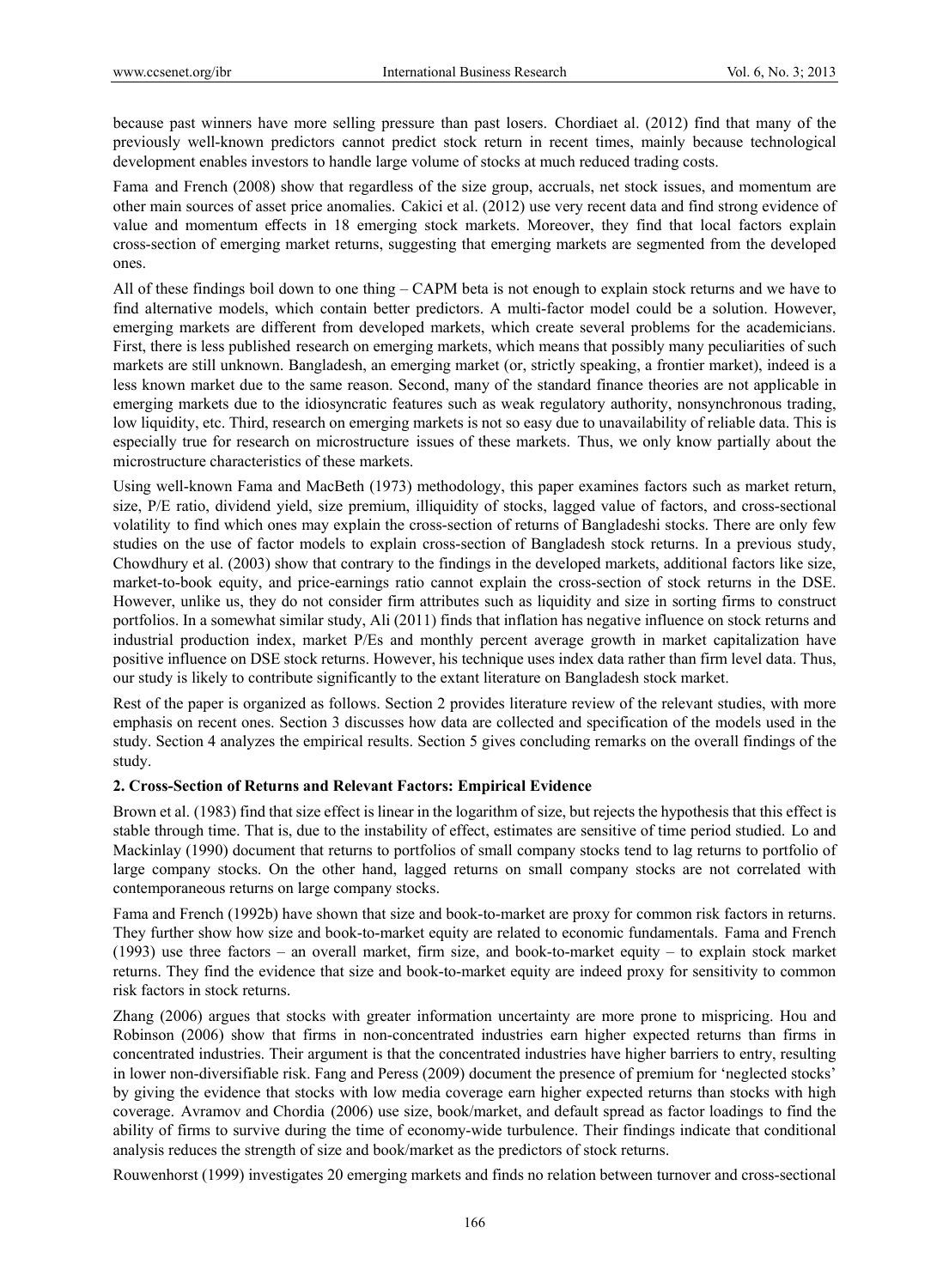returns but finds a positive relationship between turnover and beta, size, and momentum. Dey (2005) finds that, as far as the emerging markets are concerned, there exists a positive relationship between turnover and stock returns. Sang-Gyung et al. (2003) report that active management of an index may lead to higher liquidity and value. Obiedat (2009) finds a significant effect of earnings per share and book-to-market value on stock price in the Abu Dhabi stock market, whereas no significant effect of dividend per share was found.

Only few studies have so far made an effort to address the appropriate factors that explain the cross-section of returns in the Bangladesh stock market. Here we discuss the findings of the studies that tried to find factors to explain stock returns in the DSE or address the anomalies of stock return. Sadique and Chowdhury (2001) fail to obtain any prospect of lagged price and volume to predict the current and future price changes. However, they find that past trading volume and price changes can predict present and future changes in trading volume. Sadique and Chowdhury (2002) have found significant positive serial dependence in the weekly returns of the DSE over the short run. A study by Chowdhury et al. (2001) finds that beta simply fails to explain the cross-section of DSE-listed stocks. Mobarek and Mollah (2005) show that size, price to book, volume of shares traded, earnings yield and cash flow yield explain returns of the stocks listed in the DSE. Islam et al. (2006) show that although cross sectional returns are explained little by companies' size and the market-to-book value ratio individually, but in aggregate these two factors play an important role. Their results also show the importance of time variation on the volatility of stock prices of the Bangladesh stock market. Uddin et al. (2007) use 73 DSE stocks to examine liquidity risk and report the presence of liquidity premium in the market.

#### **3. Data and Methodology**

This paper uses monthly stock price data of all the companies listed in the Dhaka Stock Exchange. Monthly return series is calculated as the logged difference of stock prices on the last trading days of two consecutive months times 100. Stock price, market capitalization, price-earnings ratio, and dividend yield data are collected from Thomson Datastream. Natural log of individual stock's market capitalization is the proxy for firm size. We create the SMB (Small Minus Big) series by taking the difference between the average return of the smallest one-third companies and that of the largest one-third companies listed in the DSE. Beta is estimated every month based on the returns of the stock and that of the market in the past 24 months. We use market model to estimate beta for individual firms. In the same manner, we estimate the coefficients of every factor to find the sensitivity of returns of the individual stock to that particular factor.

Thus, the sensitivities of a portfolio *i* to the risk factors at time *t* are denoted by  $\beta_{i,t}^m$ ,  $\beta_{i,t}^{smb}$ ,  $\beta_{i,t}^{pe}$ ,  $\beta_{i,t}^{mv}$ , and  $\beta_{i,t}^{dy}$ . Our approach is based on the Fama-MacBeth (1973) two-stage methodology, which is widely used in empirical asset pricing. We estimate the Fama-French betas for every firm from the following time-series regression,

$$
r_{i,t} = \alpha_{i,t} + \beta_{i,t}^m r_{m,t} + \beta_{i,t}^{smb} r_{smb,t} + \beta_{i,t}^{pe} (PE)_{i,t} + \beta_{i,t}^{mv} (MV)_{i,t} + \beta_{i,t}^{dy} (DY)_{i,t} + \epsilon_{i,t}
$$
(1)

where  $r_{i,t}$ ,  $r_{smb,t}$ ,  $(r_{smb,t}$ ,  $(PE)_{i,t}$ ,  $(MV)_{i,t}$ , and  $(DY)_{i,t}$  represent return of asset *i*, market return, return on the SMB, price-earnings ratio of firm *i*, size (market capitalization) of firm *i* and dividend yield of firm *i*, respectively. This procedure is repeated by rolling the window of 24 months of observations one month ahead. Rolling windows of 24 months make an appropriate compromise between adjusting to the latest changes and avoiding of noise in the monthly estimations. Although rolling five-year windows have also been suggested in earlier literature such as Groenewold and Fraser (1997) and Fraser et al. (2004), we have used 24 months mainly due to our data set of shorter time span. Next, we estimate the coefficients  $\lambda_{0,t}$ ,  $\lambda_{m,t}$ ,  $\lambda_{smb,t}$ ,  $\lambda_{pe,t}$ ,  $\lambda_{mv,t}$ , and  $\lambda_{dy,t}$ , using the estimated betas  $\beta_{i,t}^m$ ,  $\beta_{i,t}^{smb}$ ,  $\beta_{i,t}^{pv}$ ,  $\beta_{i,t}^{mv}$ , and  $\beta_{i,t}^{dy}$  from equation 1, i.e. estimating cross-sectional regressions for every month,

$$
r_{i,t} = \lambda_{0,t} + \lambda_{m,t} \beta_{i,t}^m + \lambda_{smb,t} \beta_{i,t}^{smb} + \lambda_{pe,t} \beta_{i,t}^{pe} + \lambda_{mv,t} \beta_{i,t}^{mv} + \lambda_{dy,t} \beta_{i,t}^{dy} + \xi_{i,t}
$$
 (2)

Where  $\lambda_{i,t}$ 's,  $j = 0$ , *m*, *smb*, *pe*, *mv*, and *dy*, are the risk premia which offset the investors for taking one unit of risk from corresponding risk factor. The coefficient *λ0,*t is interpreted as the expected return of a zero beta portfolio.

Due to the findings in the previous literature that liquidity is important factor to explain stock returns, we have also sorted firms based on illiquidity (Note 1). It is difficult to measure liquidity of the individual stocks as well as the market. Researchers have used various measures of liquidity. Brennan and Subrahmanyam (1996) measure stock liquidity by price response to order size and the fixed cost of trading. Easley et al. (1999) use the probability of information-based trading estimated from intra-daily transaction data as a proxy for microstructure risk. Amihud and Mendelson (1986) and Eleswarapu (1997) use bid-ask spread as a measure of liquidity. All these are fine measures of illiquidity that requires data of transactions and quotes that are unavailable in emerging stocks markets such as Bangladesh. Thus, we use the illiquidity measure given by Amihud (2002). His measure of illiquidity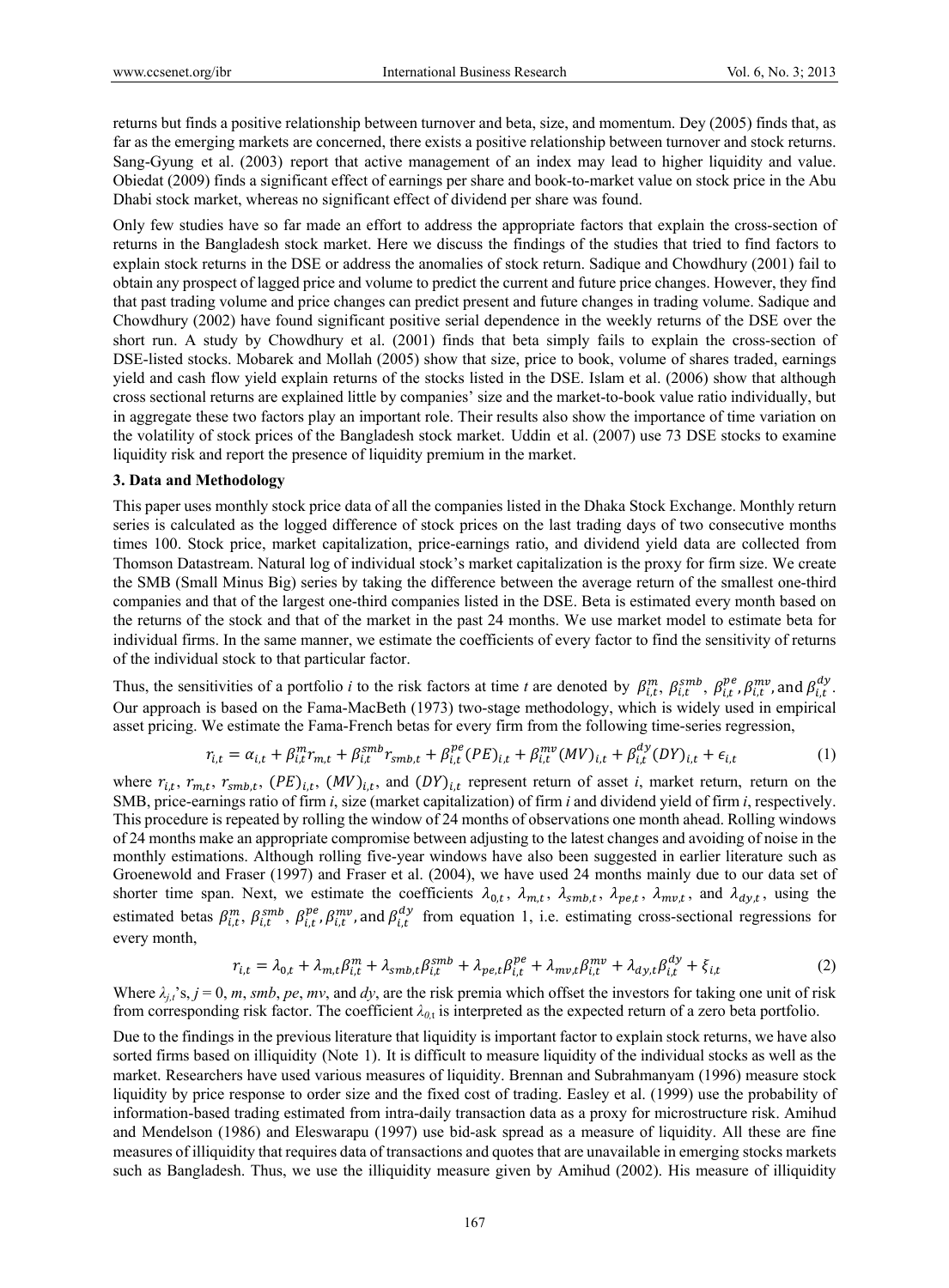needs only data on returns and volume which are available for most markets for reasonable period. Amihud (2002) defines liquidity as

$$
ILL_d^i = \frac{abs(R_d^i)}{val_d^i} \tag{3}
$$

Where  $R_d^i$  is the return for stock *i* on day *d*.  $VAL^i_d$  is the trading value for stock *i* on day *d* in millions of taka (local currency), and  $ILL_d^i$  represents the absolute percentage price change per million taka of trading value. Amihud points out that this measure has the intuitive interpretation of measuring average association between a unit of volume and the price change that other liquidity ratios do not have. Monthly illiquidity can be estimated as

$$
ILL_m^i = 1/ \sum_{\substack{lm}} \sum_{d=1}^{D_{im}} \frac{abs(R_{md}^i)}{\text{val}_{md}^i} \tag{4}
$$

Thus, monthly market illiquidity is the average of illiquidity across stocks in market in the month *m*. (Note 2)

#### **4. Analyses of Results**

Table 1 shows the results obtained from the basic model given in equation (2). Various combinations of factors (given by model numbers) are also used to find the relevant factors that potentially explain the cross-section of returns of the DSE firms. There are six different models in the table, hence six combinations. Four observations on Table 1 are noteworthy. First, in every model, constant is always significantly positive. Second, market return seems to have significantly inverse relationship with cross-sectional returns, which contradicts with the notion that risk and return are positively related. Using intertemporal CAPM Merton (1973) suggests a positive relation between risk and return. Fama and Schewrt (1977), Breen et al. (1989), and Glosten et al. (1993) provide empirical evidence of time variation in the relation between risk and return.

| Model   | Constant     | $\lambda_m$   | $\lambda_{pe}$ | $\lambda_{dy}$ | $\lambda_{mv}$ | $\lambda_{smb}$ |
|---------|--------------|---------------|----------------|----------------|----------------|-----------------|
| Model 1 | 1.42         | $-0.6281$     | 0.0038         | $-0.0008$      | 0.0000         | $-0.5745$       |
|         | $(3.51)^{*}$ | $(-2.61)^*$   | $(-1.22)$      | $(-0.19)$      | $(-0.15)$      | $(-2.10)^*$     |
| Model 2 | 1.4318       | $-0.5903$     | $-0.0025$      | $-0.0014$      | 0.0000         |                 |
|         | $(3.34)^{*}$ | $(-2.56)^*$   | $(-0.87)$      | $(-0.32)$      | $(-0.07)$      |                 |
| Model 3 | 1.3685       | $-0.5098$     | $-0.0011$      | $-0.0010$      |                |                 |
|         | $(3.15)^{*}$ | $(-2.24)^*$   | $(-0.42)$      | $(-0.60)$      |                |                 |
| Model 4 | 1.3797       | $-0.5201$     | $-0.0019$      |                |                |                 |
|         | $(3.15)^{*}$ | $(-2.32)^{*}$ | $(-0.77)$      |                |                |                 |
| Model 5 | 1.2972       | $-0.4255$     |                |                |                |                 |
|         | $(2.97)^*$   | $(-2.02)^*$   |                |                |                |                 |
| Model 6 | 1.3288       | $-0.5083$     |                |                |                | $-4.630$        |
|         | $(3.25)^{*}$ | $(-2.31)^*$   |                |                |                | $(-1.82)$       |

Table 1. Results of Fama-French regression for various factor combinations

Notes: *t*-statistics are given in parenthesis. \* indicates significance at 5% level.

Basher et al. (2007) also find significantly negative risk-return relationship in the DSE. Glosten et al. (1993) describe a situation where investors may not want higher return for taking higher risk. According to them, investors may not want higher risk premium if they find that they are better off bearing risk at time of particular volatility. Additionally, if future is risky the investors may like to invest now even if risk premium is low. Finally, for the general investors, investment in risk-free assets is not so easy in a frontier market such as Bangladesh. Such phenomenon may increase the price of risky assets (that is, lower expected return), ultimately reducing risk premium. The relation between market and stock return is significantly negative in model 5 as well as in other models, which suggests that this relation persists even in the presence of other variables.

Third, P/E ratio, dividend yield, and size do not have any impact on returns. Fourth, SMB, like market return has significantly negative relationship with returns, which also goes against the positive risk-return relationship suggested by finance theory. When market is more risky, risk-averse investors should become more interested in large firms and avoid small firms, resulting in higher price for large firms' stocks and lower price for small firms' stocks. This phenomenon suggests for higher (lower) required return for small (big) firms and larger spread between small and big firms' returns. As mentioned in the last paragraphed, such negative relationship between risk factors and returns is not very new in finance literature on Bangladesh stock market.

Table 2 presents regression results for small, medium, and large size firms. Constants are significantly positive.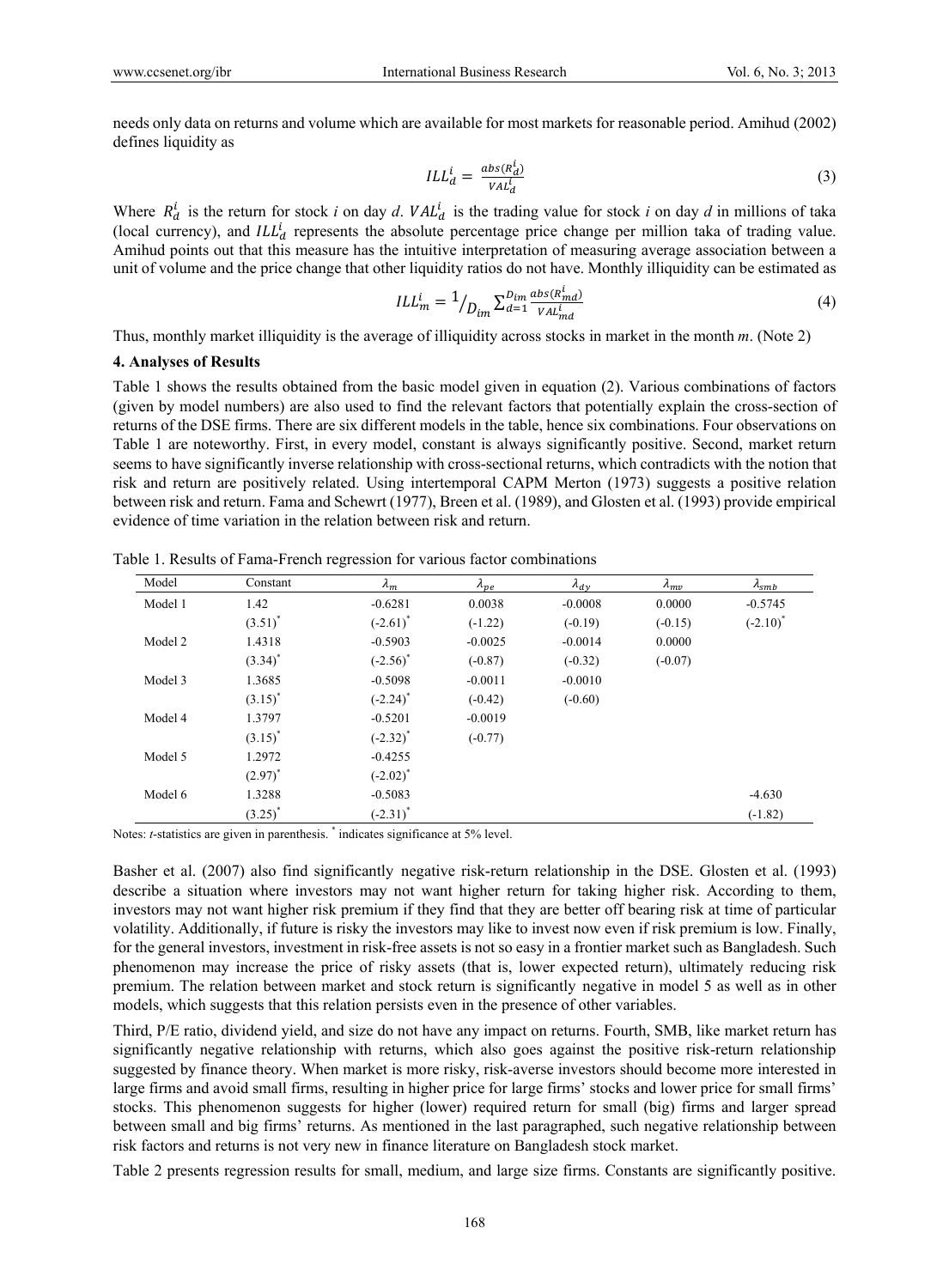Cross-sectional returns still have negative relation with market returns. However, only large firms have significant risk-return relationship. In fact if the argument of Glosten et al. (1993) discussed above is true, then the risk-return relation for large firms should be more strongly negative because investors will switch away from small to large firms when future is uncertain.

| Firms | Constant   | $\Lambda_m$ | $\Lambda_{pe}$ | $\Lambda_{d\nu}$ | $\lambda_{mv}$ | $\Lambda_{smb}$ |
|-------|------------|-------------|----------------|------------------|----------------|-----------------|
| Large | 2.838      | $-1.3377$   | $-0.0652$      | $-0.0029$        | $-0.0038$      | $-0.5028$       |
|       | $(4.40)^*$ | $(-3.36)$   | $(-1.55)$      | $(-0.20)$        | $(-1.34)$      | $(-1.07)$       |
| Med   | 1.2548     | $-0.4152$   | $-0.0172$      | $-0.0017$        | 0.0000         | 0.4525          |
|       | $(2.81)^*$ | $(-1.35)$   | $(-1.47)$      | $(-0.17)$        | (0.04)         | (1.23)          |
| Small | 0.8560     | $-0.7101$   | $-0.0136$      | 0.0150           | $-0.0021$      | $-0.2532$       |
|       | $(2.25)^*$ | $(-1.78)$   | $(-2.23)^*$    | (1.32)           | $(-1.88)$      | $(-0.81)$       |

| Table 2. Results of Fama-French regression for different size firms |  |  |  |  |  |  |  |  |  |
|---------------------------------------------------------------------|--|--|--|--|--|--|--|--|--|
|---------------------------------------------------------------------|--|--|--|--|--|--|--|--|--|

Notes: *t*-statistics are given in parenthesis. \* indicates significance at 5% level.

Table 3 gives the results of the full model for three size firms for two sub-periods – from 02/2000 through 03/2004 and from 04/2004 through 02/2008. Results are somewhat similar to previous two tables. For the earlier period, returns of all the size firms – large, medium and small - are explained by market returns. Effects of other factors are not evident. For the later period, market returns do not explain any of the size firms' returns. As before, other factors have limited capability of explaining the cross-section of expected returns. Thus, it seems that in the later period firms are not correlated to the market performances, which raises serious doubts on the manipulation-free trading activities of the market.

| Firm                                    | Constant                                | $\lambda_m$   | $\lambda_{pe}$ | $\lambda_{dy}$ | $\lambda_{mv}$ | $\lambda_{smb}$ |  |  |  |  |
|-----------------------------------------|-----------------------------------------|---------------|----------------|----------------|----------------|-----------------|--|--|--|--|
| Panel A: Period 02/2000 through 03/2004 |                                         |               |                |                |                |                 |  |  |  |  |
| Large                                   | 3.1762                                  | $-1.4611$     | $-0.0116$      | $-0.0046$      | $-0.0014$      | 0.2895          |  |  |  |  |
|                                         | $(4.94)^{*}$                            | $(-3.10)^*$   | $(-0.76)^*$    | $(-0.50)$      | $(-0.92)$      | (0.67)          |  |  |  |  |
| Med                                     | 1.5975                                  | $-0.8409$     | $-0.0069$      | 0.0006         | 0.0001         | 0.1275          |  |  |  |  |
|                                         | $(3.59)^{*}$                            | $(-2.23)^{*}$ | $(-0.69)$      | (0.06)         | (0.23)         | (0.44)          |  |  |  |  |
| Small                                   | 0.3878                                  | $-0.9031$     | $-0.0044$      | 0.0030         | $-0.0010$      | $-0.5764$       |  |  |  |  |
|                                         | (0.86)                                  | $(-2.31)^*$   | $(-0.78)$      | (0.22)         | $(-1.14)$      | $(-1.82)$       |  |  |  |  |
|                                         | Panel B: Period 04/2004 through 02/2008 |               |                |                |                |                 |  |  |  |  |
| Large                                   | 2.2628                                  | $-0.8551$     | $-0.2228$      | 0.0018         | 0.0023         | 1.9858          |  |  |  |  |
|                                         | $(2.12)^{*}$                            | $(-1.24)$     | $(-1.54)$      | (0.05)         | $(-0.11)$      | $(-2.11)^*$     |  |  |  |  |
| Med                                     | 1.6041                                  | $-0.2018$     | $-0.2355$      | 0.2682         | $-0.0209$      | $-0.8582$       |  |  |  |  |
|                                         | (1.83)                                  | $(-0.43)$     | $(-2.46)^*$    | $(2.41)^*$     | $(-2.46)^*$    | $(-0.93)$       |  |  |  |  |
| Small                                   | 1.0881                                  | $-0.3293$     | $-0.0155$      | 0.0493         | $-0.0008$      | 0.0009          |  |  |  |  |
|                                         | $(2.08)^*$                              | $(-0.41)$     | $(-1.19)$      | $(-0.42)$      | $(-0.30)$      | $(-0.15)$       |  |  |  |  |

Table 3. Results of Fama-French regression for different size firms and two sub-periods

Notes: *t*-statistics are given in parenthesis. \* indicates significance at 5% level. Data from 02/1998 through 01/2000 are lost due to the estimation of beta based on each firm's last 24 months' data.

It is believed that trade is a way of revealing information. Thus, the highly liquid firms have more opportunity to reflect information in their stock prices. Table 4 shows the results of regression where firms are sorted based on illiquidity. Results of this table is not that much qualitatively different from previous tables. The risk-return relationship is mostly insignificant for medium and low illiquid firms. However, highly illiquid firms show some evidence of significantly negative risk-return relationship. For highly illiquid firms, in four out of six regression models we have found significantly negative relationship between market return and stock return. Thus, this result is a very puzzling evidence of effect of liquidity on stock prices. This also indicates that stock trading does not play any role in disseminating information.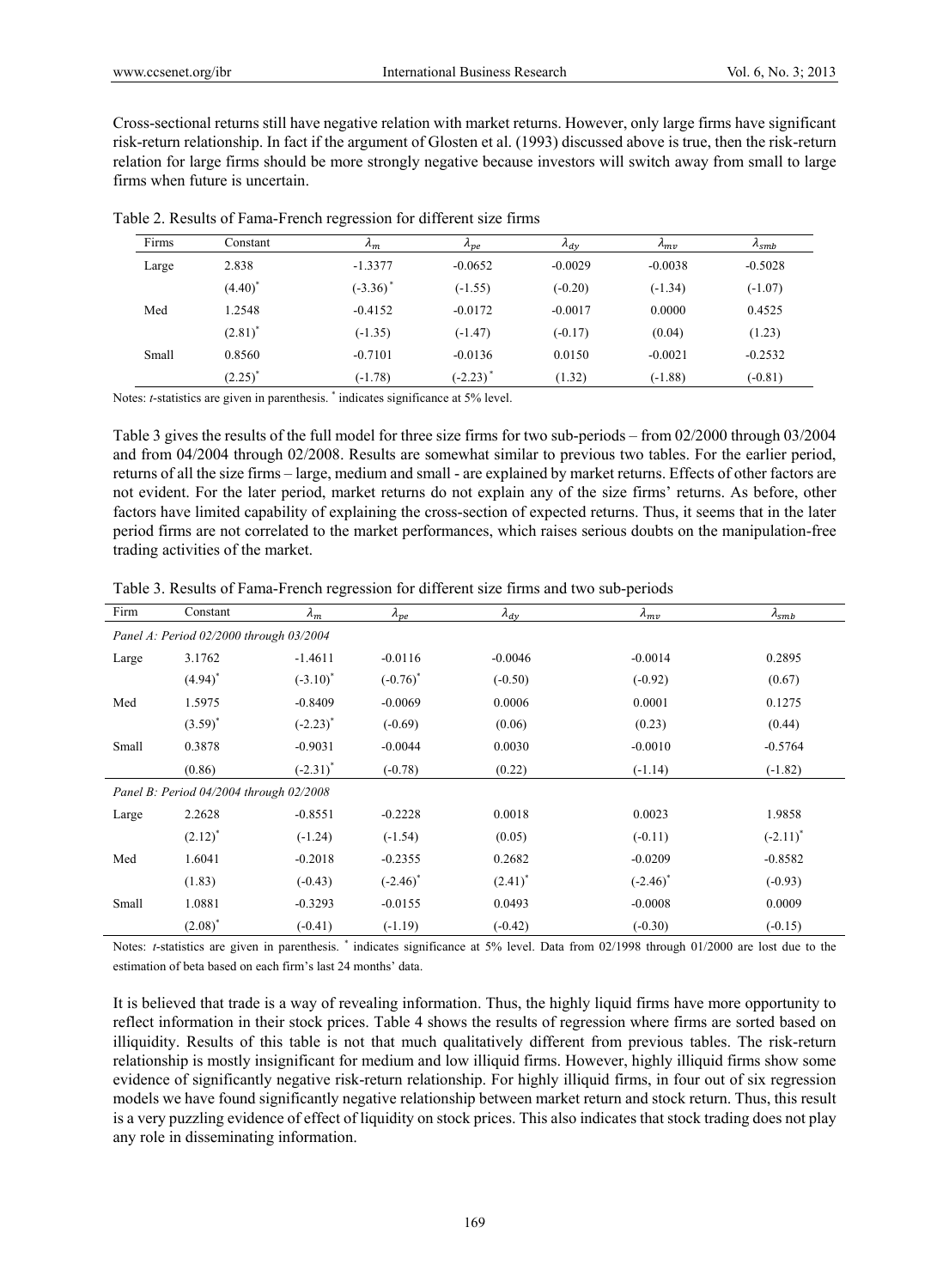| Models                         | $\ldots$ resource of Fund French regi<br>Constant | coorer aoni<br>$\lambda_m$ | $\lambda_{pe}$ | rarroas raetor moders for miquidit<br>$\lambda_{dy}$ | <b>DOLLOW LILLIN</b><br>$\lambda_{\underline{mv}}$ | $\lambda_{\underline{smb}}$ |
|--------------------------------|---------------------------------------------------|----------------------------|----------------|------------------------------------------------------|----------------------------------------------------|-----------------------------|
| Panel A: High illiquid firms   |                                                   |                            |                |                                                      |                                                    |                             |
| Model 1                        | 0.6051                                            | $-0.7167$                  | $-0.0002$      | $-0.0013$                                            | $-0.0001$                                          | $-0.2457$                   |
|                                | (1.26)                                            | $(-2.96)^{*}$              | $(-0.49)$      | $(-0.13)$                                            | $(-0.16)$                                          | $(-1.24)$                   |
| Model 2                        | 0.4665                                            | $-0.5938$                  | $-0.0031$      | $-0.0076$                                            | 0.0003                                             |                             |
|                                | (0.95)                                            | $(-2.29)^{*}$              | $(-0.64)$      | $(-0.81)$                                            | (0.34)                                             |                             |
| Model 3                        | 0.3600                                            | $-0.4840$                  | $-0.0066$      | $-0.0055$                                            |                                                    |                             |
|                                | (0.73)                                            | $(-1.96)^*$                | $(-1.96)^*$    | $(-0.80)$                                            |                                                    |                             |
| Model 4                        | 0.2844                                            | $-0.3963$                  | $-0.0033$      |                                                      |                                                    |                             |
|                                | (0.56)                                            | $(-1.63)$                  | $(-0.98)$      |                                                      |                                                    |                             |
| Model 5                        | 0.2594                                            | $-0.3756$                  |                |                                                      |                                                    |                             |
|                                | (0.51)                                            | $(-1.56)$                  |                |                                                      |                                                    |                             |
| Model 6                        | 0.4455                                            | $-0.5405$                  |                |                                                      |                                                    | $-0.2462$                   |
|                                | (0.90)                                            | $(-2.32)^{*}$              |                |                                                      |                                                    | $(-1.55)$                   |
| Panel B: Medium illiquid firms |                                                   |                            |                |                                                      |                                                    |                             |
| Model 1                        | 1.4868                                            | $-0.3984$                  | $-0.0063$      | $-0.0055$                                            | 0.0006                                             | $-0.4107$                   |
|                                | $(3.10)^{*}$                                      | $(-1.39)$                  | $(-0.39)$      | $(-0.46)$                                            | $(-0.39)$                                          | $(-1.14)$                   |
| Model 2                        | 1.5554                                            | $-0.3282$                  | $-0.0113$      | $-0.0027$                                            | 0.0002                                             |                             |
|                                | $(3.10)^{*}$                                      | $(-1.23)$                  | $(-0.76)$      | $(-0.23)$                                            | $(-0.13)$                                          |                             |
| Model 3                        | 1.6466                                            | $-0.4200$                  | $-0.0074$      | $-0.0054$                                            |                                                    |                             |
|                                | $(3.35)^{*}$                                      | $(-1.63)$                  | $(-0.68)$      | $(-0.14)$                                            |                                                    |                             |
| Model 4                        | 1.6827                                            | $-0.3861$                  | 0.0008         |                                                      |                                                    |                             |
|                                | $(3.33)^{*}$                                      | $(-1.57)$                  | $(-0.11)$      |                                                      |                                                    |                             |
| Model 5                        | 1.6678                                            | $-0.3966$                  |                |                                                      |                                                    |                             |
|                                | $(3.25)^{*}$                                      | $(-1.66)$                  |                |                                                      |                                                    |                             |
| Model 6                        | 1.6256                                            | $-0.4852$                  |                |                                                      |                                                    | $-0.3287$                   |
|                                | $(3.32)^{*}$                                      | $(-1.80)$                  |                |                                                      |                                                    | $(-1.11)$                   |
| Panel C: Low illiquid firms    |                                                   |                            |                |                                                      |                                                    |                             |
| Model 1                        | 1.8177                                            | $-0.4030$                  | $-0.0254$      | 0.0035                                               | $-0.0016$                                          | 0.0673                      |
|                                | $(3.94)^{*}$                                      | $(-1.22)$                  | $(-1.59)$      | (0.34)                                               | $(-1.04)$                                          | (0.24)                      |
| Model 2                        | 1.6281                                            | $-0.2666$                  | $-0.0219$      | 0.0029                                               | $-0.0012$                                          |                             |
|                                | $(3.24)^{*}$                                      | $(-0.95)$                  | $(-1.33)$      | (0.27)                                               | $(-0.72)$                                          |                             |
| Model 3                        | 1.6221                                            | $-0.2595$                  | $-0.0093$      | 0.0025                                               |                                                    |                             |
|                                | $(3.18)^{*}$                                      | $(-0.95)$                  | $(-1.50)$      | (0.39)                                               |                                                    |                             |
| Model 4                        | 1.6918                                            | $-0.3447$                  | $-0.0009$      |                                                      |                                                    |                             |
|                                | $(3.28)^{*}$                                      | $(-1.39)$                  | $(-0.15)$      |                                                      |                                                    |                             |
| Model 5                        | 1.5951                                            | $-0.2236$                  |                |                                                      |                                                    |                             |
|                                | $(3.04)^{*}$                                      | $(-1.04)$                  |                |                                                      |                                                    |                             |
| Model 6                        | 1.6974                                            | $-0.3282$                  |                |                                                      |                                                    | 0.0779                      |
|                                | $(3.50)^{*}$                                      | $(-1.20)$                  |                |                                                      |                                                    | (0.71)                      |

|  |  | Table 4. Results of Fama-French regression using various factor models for illiquidity-sorted firms |  |  |  |  |
|--|--|-----------------------------------------------------------------------------------------------------|--|--|--|--|
|  |  |                                                                                                     |  |  |  |  |
|  |  |                                                                                                     |  |  |  |  |
|  |  |                                                                                                     |  |  |  |  |

Notes: *t*-statistics are given in parenthesis. \* indicates significance at 5% level.

Table 5 presents the results of multifactor regression models using firms sorted for illiquidity and two time periods – from 02/2000 through 03/2004 and from 04/2004 through 02/2008. Only market returns explain returns of low and medium illiquidity firms during the prior period. Other factors barely explain returns of firms. Thus, liquidity does not play any role to change the power of factors to explain the cross-section of stock returns.

|  |  | Table 5. Results of Fama-French regression for two sub-periods (illiquidity-sorted firms) |  |  |  |  |
|--|--|-------------------------------------------------------------------------------------------|--|--|--|--|
|  |  |                                                                                           |  |  |  |  |

| Firm (Period)         | ے ۔<br>Constant       | $\lambda_m$   | $\Lambda_{pe}$ | $\Lambda_{dy}$ | $\lambda_{mv}$         | $\Lambda_{smb}$ |
|-----------------------|-----------------------|---------------|----------------|----------------|------------------------|-----------------|
| High (02/00-03/04)    | $-0.5045$             | $-0.1044$     | $-0.0006$      | $-0.0050$      | $-0.0001$              | $-0.2263$       |
|                       | $(-0.66)$             | $(-0.65)$     | $(-0.27)$      | $(-1.36)$      | $(-0.40)$              | $(-1.45)$       |
| High $(04/04-02/08)$  | 1.8036                | $-0.0073$     | $-0.0011$      | $-0.0075$      | 0.0006                 | 0.0624          |
|                       | (1.61)                | $(-0.04)$     | $(-0.38)$      | $(-0.94)$      | (1.12)                 | (0.22)          |
| Medium (02/00-03/04)  | 0.9413                | $-0.8361$     | 0.0022         | $-0.0059$      | 0.0006                 | 0.3177          |
|                       | (1.69)                | $(-2.39)^{*}$ | (0.12)         | $(-1.02)$      | (0.67)                 | (1.01)          |
| Medium (04/04-02/08)  | 2.1763                | $-0.4361$     | $-0.0223$      | 0.0082         | $-0.0008$              | $-0.7123$       |
|                       | $(2.31)$ <sup>*</sup> | $(-1.20)$     | $(-1.58)$      | (1.06)         | $(-0.63)$              | $(-1.43)$       |
| Low $(02/00-03/04)$   | 0.9630                | $-1.0225$     | 0.0025         | $-0.0066$      | 0.0005                 | 0.1164          |
|                       | (1.49)                | $(-2.12)^{r}$ | (0.32)         | $(-1.01)$      | (0.06)                 | (0.25)          |
| Low $(04/04 - 02/08)$ | 1.9418                | $-0.1502$     | $-0.0104$      | $-.0019$       | $-0.0019$              | 0.2239          |
|                       | (2.45)                | $(-0.37)$     | $(-2.04)$      | $(-0.45)$      | $(-2.72)$ <sup>*</sup> | (0.85)          |

Notes: *t*-statistics are given in parenthesis below the parameter values. \* indicates significance at 5% level. Based on illiquidity, firms are sorted into three categories – high, medium, and low.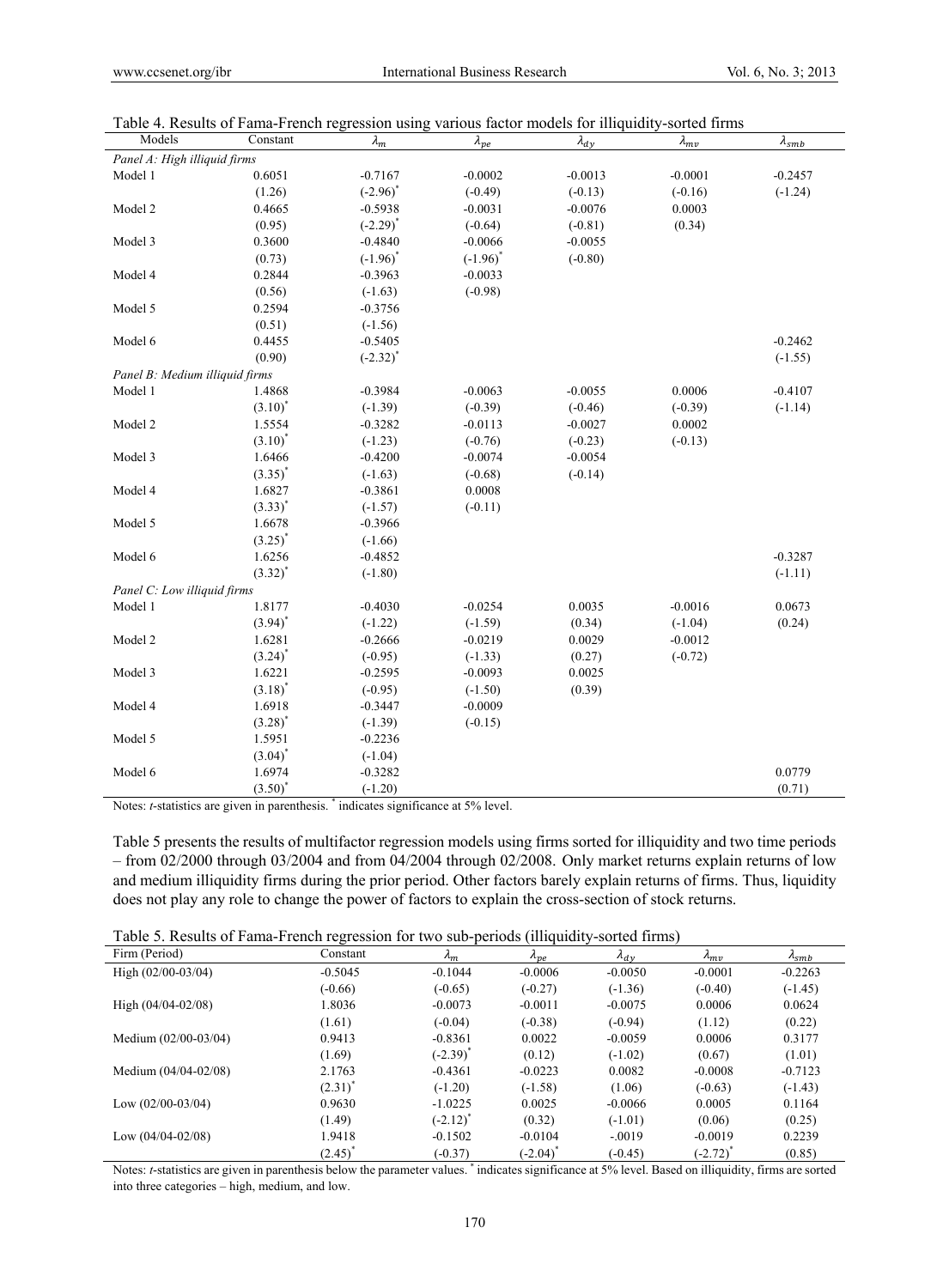## **5. Conclusion**

This paper investigates the factors that may influence the cross-section of stock returns in the DSE. We have used various combinations of factors such as dividend yield, size, price earnings ratio, spread between small and large firms, market return, lagged values of factors, illiquidity of stocks, and cross-sectional volatility of the market. However, results show that these factors hardly explain the cross-section of stock returns. Only market returns weakly explain stock returns. Interestingly, the relationship between market returns and stock returns has been consistently found to be negative, which contradicts the established notion of positive risk-return relationship. Using ARCH models, Basher et al. (2007) also find significantly negative risk-return relationship in the DSE. Glosten et al. (1993) describe a situation when investors may not want higher return for taking higher risk. They argue that investors may not want higher risk premium if they find that they are better off bearing risk at the time of particular volatility. Thus, as far as the DSE is concerned, there are two possible reasons for the negative relationship between risk and return. First, investors do not care about the logical risk-return relationship. Second, investors are too sensitive about future uncertainty, which makes them invest now even if risk is irrationally high for a particular level of return. Overall results do not suggest any strong relationship between cross-section of expected returns and well-known risk factors. There are at least two possible reasons. First, investors may not consider market risk factors in pricing stocks. Due to high participation of uninformed individual investors and lack of financial analysts/advisers, market may behave illogically. Second, investors may consider some unknown risk factor in pricing stocks. More research may be able to find those factors.

#### **References**

- Ali, M. B. (2011). Impact of Micro and Macroeconomic Variables on Emerging Stock Market Return: A Case on Dhaka Stock Exchange (DSE). *Interdisciplinary Journal of Research in Business*, *1*, 8-16.
- Amihud, Y. (2002). Illiquidity and Stock Returns: Cross-section and Time-series Effects. *Journal of Financial Markets*, *5*, 31-56. http://dx.doi.org/10.1016/S1386-4181(01)00024-6
- Amihud, Y., & Mendelson, H. (1986). Asset pricing and the bid-ask spread. *Journal of Financial Economics*, *17*, 223-249. http://dx.doi.org/10.1016/0304-405X(86)90065-6
- Avramov, D., & Chordia, T. (2006). Asset Pricing Models and Financial Market Anomalies. *Review of Financial Studies*, *19*, 1001-40. http://dx.doi.org/10.1093/rfs/hhj025
- Banz, R. (1981). The Relationship between Return and Market Value of Common Stock. *Journal of Financial Economics*, *9*, 3-18. http://dx.doi.org/10.1016/0304-405X(81)90018-0
- Basher, S. A., Hassan, M. K., & Islam, A. M. (2007). Time-varying Volatility and Equity Returns in Bangladesh Stock Market. *Applied Financial Economics*, *17*, 1393-1407. http://dx.doi.org/10.1080/09603100600771034
- Breen, W., Glosten, L. R., & Jagannathan, R. (1989). Economic Significance of Predictable Variations in Stock Index Returns. *Journal of Finance*, *44*, 1177-1189. http://dx.doi.org/10.1111/j.1540-6261.1989.tb02649.x
- Brennan, M. J., & Subrahmanyam, A. (1996). Market Microstructure and Asset Pricing: On the Compensation for Illiquidity in Stock Returns. *Journal of Financial Economics*, *41*, 441-464. http://dx.doi.org/10.1016/0304-405X(95)00870-K
- Brennan, M., Chordia, T., & Subrahmanyam, A. (1998). Alternative Factor Specifications, Security Characteristics, and the Cross-section of Expected Stock Returns. *Journal of Financial Economics*, *49*, 345-73. http://dx.doi.org/10.1016/S0304-405X(98)00028-2
- Brown, P., Kleidon, A. W., & Marsh, T. A. (1983). New Evidence on the Nature of Size-related Anomalies in Stock Prices. *Journal of Financial Economics*, *12*, 33-56. http://dx.doi.org/10.1016/0304-405X(83)90026-0
- Cakici, N., Fabozzi, F. J., & Tan, S. (2012). Size, Value, and Momentum in Emerging Market Stock Returns. *Working Paper*, Fordham University.
- Chordia, T., Subrahmanyam, A., & Anshuman, R. (2001). Trading Activity and Expected Stock Returns. *Journal of Financial Economics*, *59*, 3-32. http://dx.doi.org/10.1016/S0304-405X(00)00080-5
- Chordia, T., Subrahmanyam, A., & Roll, R. (2000). Market Liquidity and Trading Activity. *Eleventh Annual Utah Winter Conference*. http://dx.doi.org/10.2139/ssrn.237674
- Chordia, T., Subrahmanyam, A., & Tong, Q. (2012). Trends in the Cross-sectionof Expected Stock Returns. http://dx.doi.org/10.2139/ssrn.2029057.
- Chowdhury, S. S. H., Rahman, M. A., & Akhter, S. (2003). The Cross-section of Expected Returns: The Case of Dhaka Stock Exchange (DSE). *South Asian Journal of Management*, *10*(2), 7-12.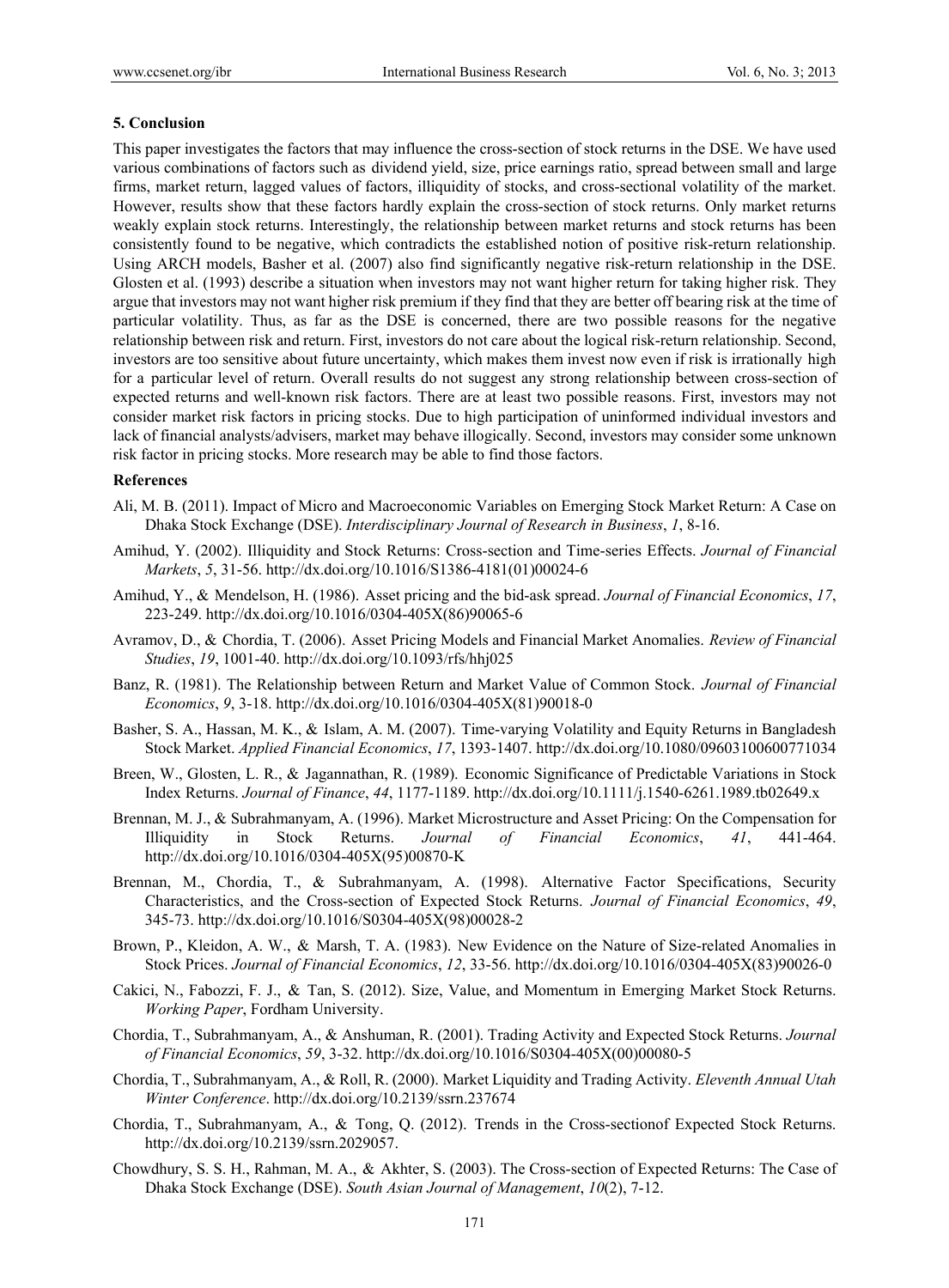- Chowdhury, S. S. H., Sadique, M. S., & Rahman, M. A. (2001). Capital Market Seasonality: A Case of Dhaka Stock Exchange (DSE) Returns. *South Asian Journal of Management*, *8*(3&4), 1-7.
- Daniel, K., Hirshleifer, D., & Subrahmanyam, A. (1998). Investor Psychology and Security Market Under- and Over-reactions. *Journal of Finance*, *53*, 1839-1885. http://dx.doi.org/10.1111/0022-1082.00077
- Dey, M. K. (2005). Turnover and Return in Global Stock Markets. *Emerging Markets Review*, *6*, 45-67. http://dx.doi.org/10.1016/j.ememar.2004.09.003
- Easly, D., Hvidkjaer, S., & O'Hara, M. (1999). Is Information Risk A Determinant of Asset Returns? *Working Paper*, Cornell University.
- Eleswarapu, V. R. (1997). Cost of Transacting and Expected Returns in the NASDAQ Market. *Journal of Finance*, *52*, 2113-2127. http://dx.doi.org/10.1111/j.1540-6261.1997.tb02754.x
- Fama, E. F., & French, K. R. (1992a). The Cross-Section of Expected Stock Returns. *Journal of Finance*, *47*, 427-465. http://dx.doi.org/10.1111/j.1540-6261.1992.tb04398.x
- Fama, E. F., & French, K. R. (1992b). The Economic Fundamentals of Size and Book-to-market Equity. *Working Paper*, Graduate School of Business, University of Chicago, Chicago, IL.
- Fama, E. F., & French, K. R. (1993). Common Risk Factors in the Returns on Stocks and Bonds. *Journal of Financial Economics*, *33*, 3-56. http://dx.doi.org/10.1016/0304-405X(93)90023-5
- Fama, E. F., & French, K. R. (2008). Dissecting Anomalies. *Journal of Finance*, *63*, 1653-1678. http://dx.doi.org/10.1111/j.1540-6261.2008.01371.x
- Fama, E. F., & MacBeth, J. (1973). Risk, Return, and Equilibrium: Empirical Tests. *Journal of Political Economy*, *81*, 607- 636. http://dx.doi.org/10.1086/260061
- Fama, E. F., & Schewrt, G. W. (1977). Asset Returns and Inflation. *Journal of Financial Economics*, *48*, 115-146. http://dx.doi.org/10.1016/0304-405X(77)90014-9
- Fang, L., & Peress, J. (2009). Media Coverage and the Cross-section of Stock Returns. *Journal of Finance*, *64*, 2023-2052. http://dx.doi.org/10.1111/j.1540-6261.2009.01493.x
- Fraser, P., Hamelink, F., Hoesli, M., & MacGregor, B. (2004). Time-varying Beta and the Cross-sectional Return-risk Relation: Evidence from the U.K. *European Journal of Finance*, *10*, 255-276. http://dx.doi.org/10.1080/13518470110053407
- Glosten, L., Jagannathan, R., & Runkle, D. E. (1993). On the Relation between the Expected Value and the Volatility of the Nominal Excess Return on Stock. *Journal of Finance*, *48*, 1779-1801. http://dx.doi.org/10.1111/j.1540-6261.1993.tb05128.x
- Grinblatt, M., & Han, B. (2005). Prospect Theory, Mental Accounting, and Momentum. *Journal of Financial Economics*, *78*, 311-339. http://dx.doi.org/10.1016/j.jfineco.2004.10.006
- Groenwold, N., & Fraser, P. (1997). Share Prices and Macroeconomic Factors. *Journal of Business Finance and Accounting*, *24*, 1367-1383. http://dx.doi.org/10.1111/1468-5957.t01-1-00168
- Hou, K., & Robinson, D. (2006). Industry Concentration and Average Stock Returns. *Journal of Finance*, *61*, 1927-56. http://dx.doi.org/10.1111/j.1540-6261.2006.00893.x
- Islam, M. M., Bhuyan, R., & Rahman, M. Z. (2006). Size and Market-to-Book Value Ratio in Generating Equity Returns in the Emerging Stock Market of Bangladesh. *Review of Business Research*, *6*(5), 18-22.
- Jegadeesh, N., & Titman, S. (1993). Returns to Buying Winners and Selling Losers: Implications for Stock Market Efficiency. *Journal of Finance*, *48*, 65-92. http://dx.doi.org/10.1111/j.1540-6261.1993.tb04702.x
- Lakonishok, J., & Shapiro, A. C. (1984). Stock Returns, Beta, Variance and Size: An Empirical Analysis. *Financial Analysts Journal*, *40*, 36-41. http://dx.doi.org/10.2469/faj.v40.n4.36
- Lintner, J. (1965). Security Prices, Risk and Maximal Gains from Diversification. *Journal of Finance*, *20*, 587-616. http://dx.doi.org/10.2307/2977249
- Litzenberger, R., & Ramaswamy, K. (1979). Dividends, Short-selling Restrictions, Tax-induced Investor Clienteles and Market Equilibrium. *Journal of Financial Economics*, *7*, 163-196. http://dx.doi.org/10.1111/j.1540-6261.1980.tb02178.x
- Liu, W. (2006). A Liquidity-augmented Capital Asset Pricing Model. *Journal of Financial Economics*, *82*, 631-671. http://dx.doi.org/10.1016/j.jfineco.2005.10.001